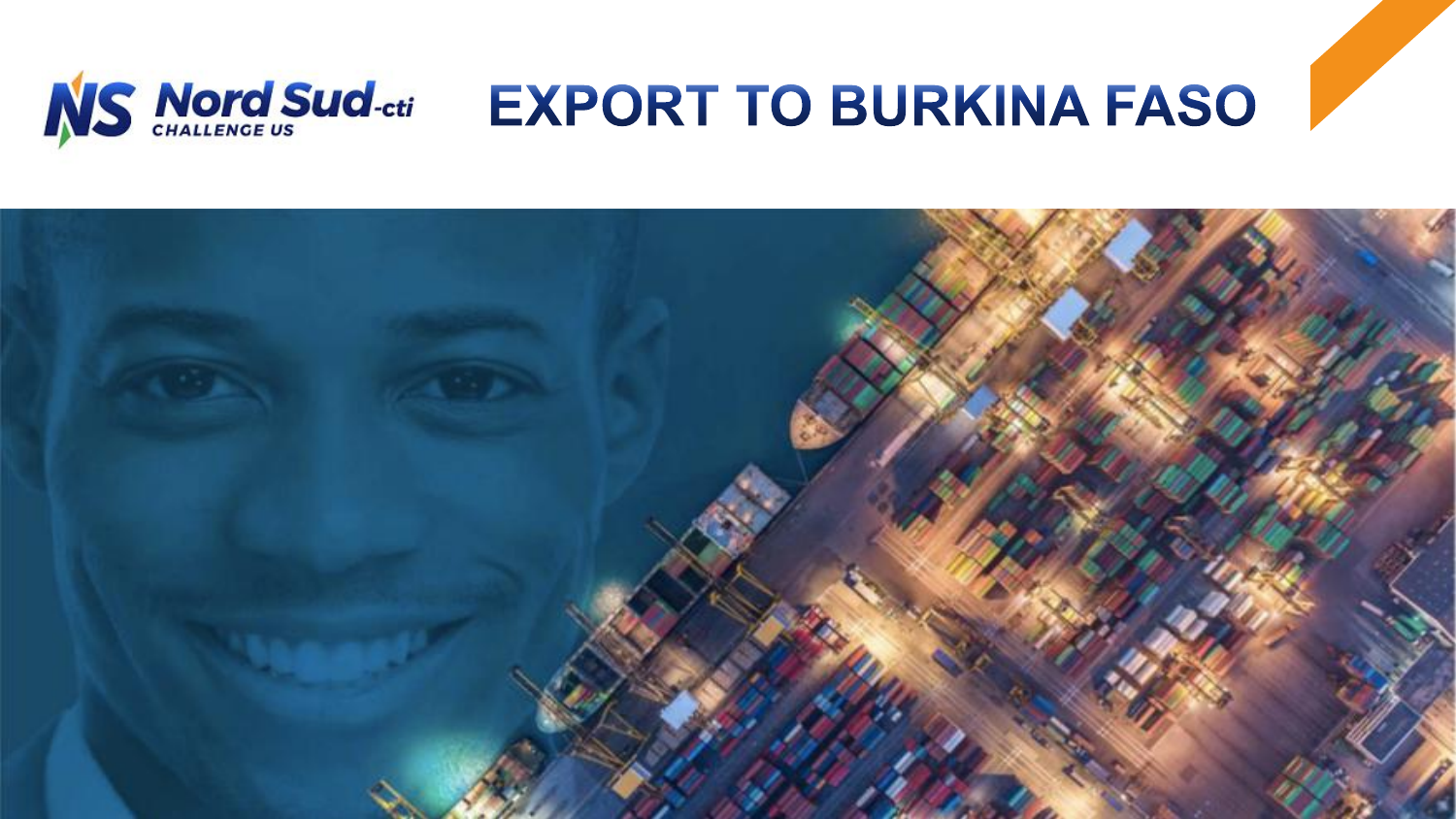# **Country profile**

- § **Land mass:** 273 800 km²
- § **Population:** 19 m inhabitants (2016)
- § **Urban Population:** 30 %
- § **Life expectancy:** 55,5
- § **Religions:** Islam, Christianity, Animism
- § **Main ethnic groups:** Gourounsi, Lobi, Dagara, Gan, Birifor, Mossi, Gourmantché, Sénoufo, Peulh, Bissa, Dogon, Touaregs, Bobo, Bwa, Samo-Marka
- § **Literacy:** 36 %
- § **Inflation:** 1,2 %
- **Main export: Fashion, Food and Beverages**
- **FDI:** 29,5 % of GDP



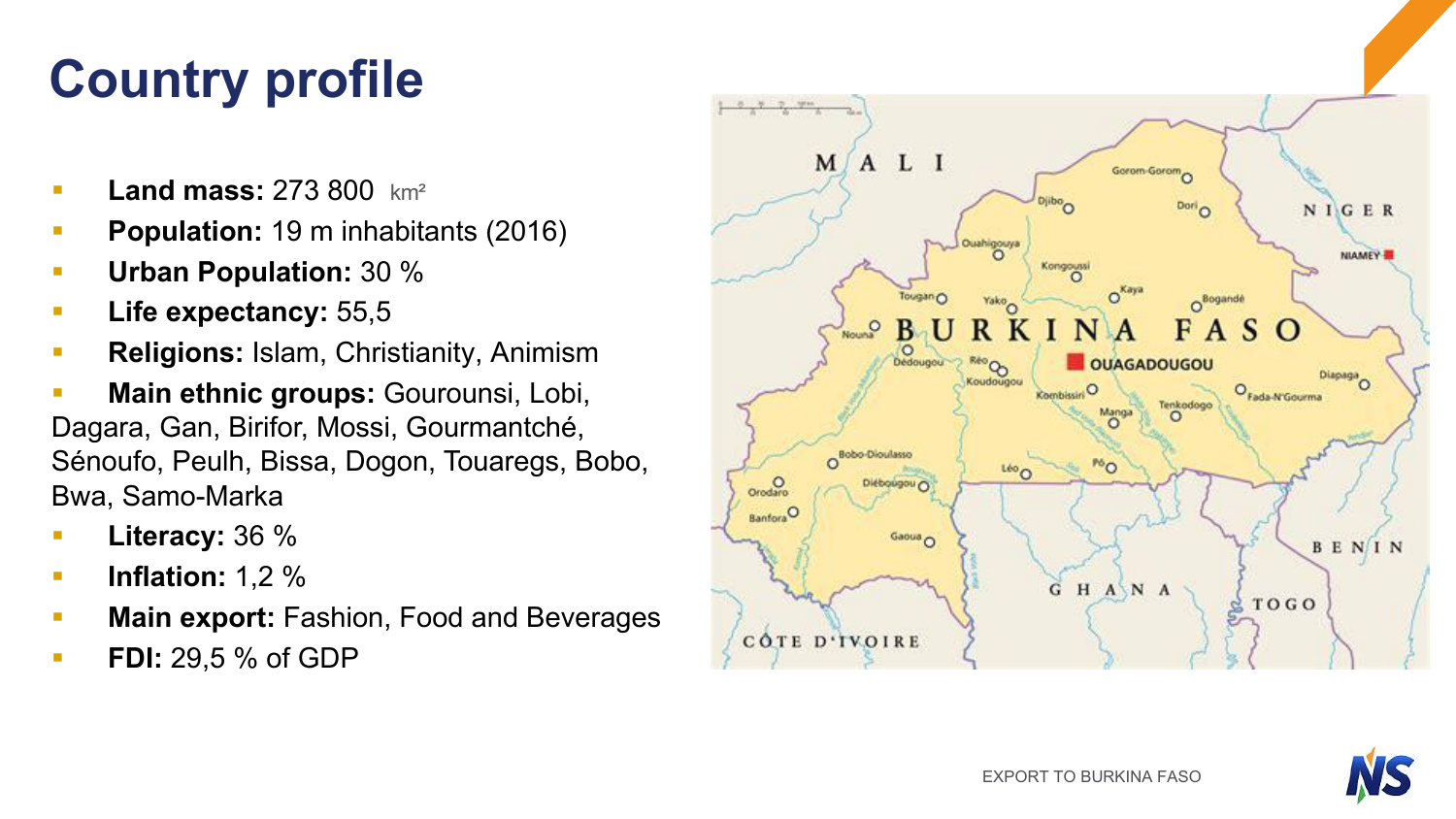### | **COUNTRY PROFILE** | BURKINA FASO





Defense **Infrastructures** 

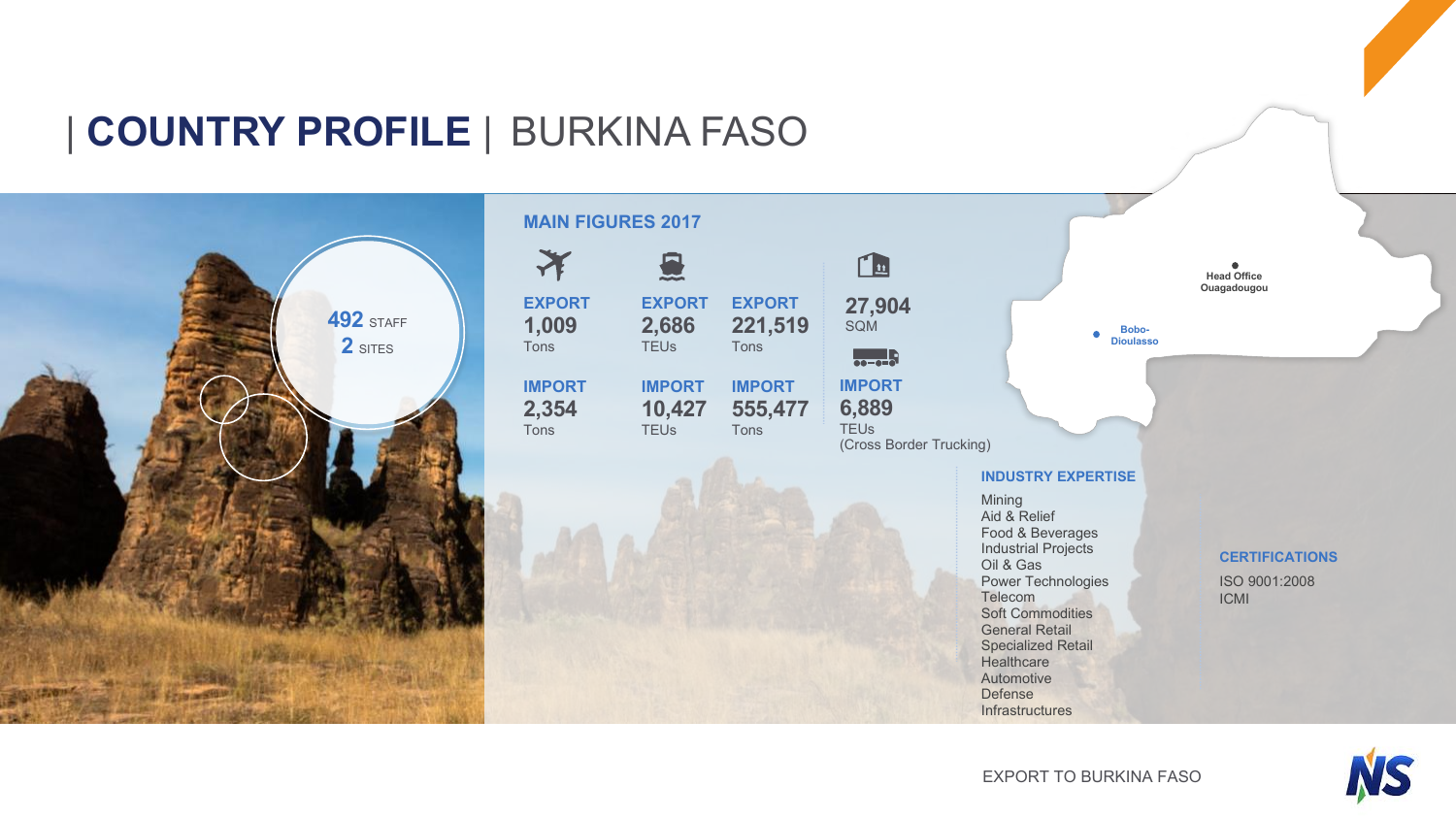### **Main products**

EXPORTATION FROM TOP 10 EUROPEAN COUNTRIES





EXPORT TO BURKINA FASO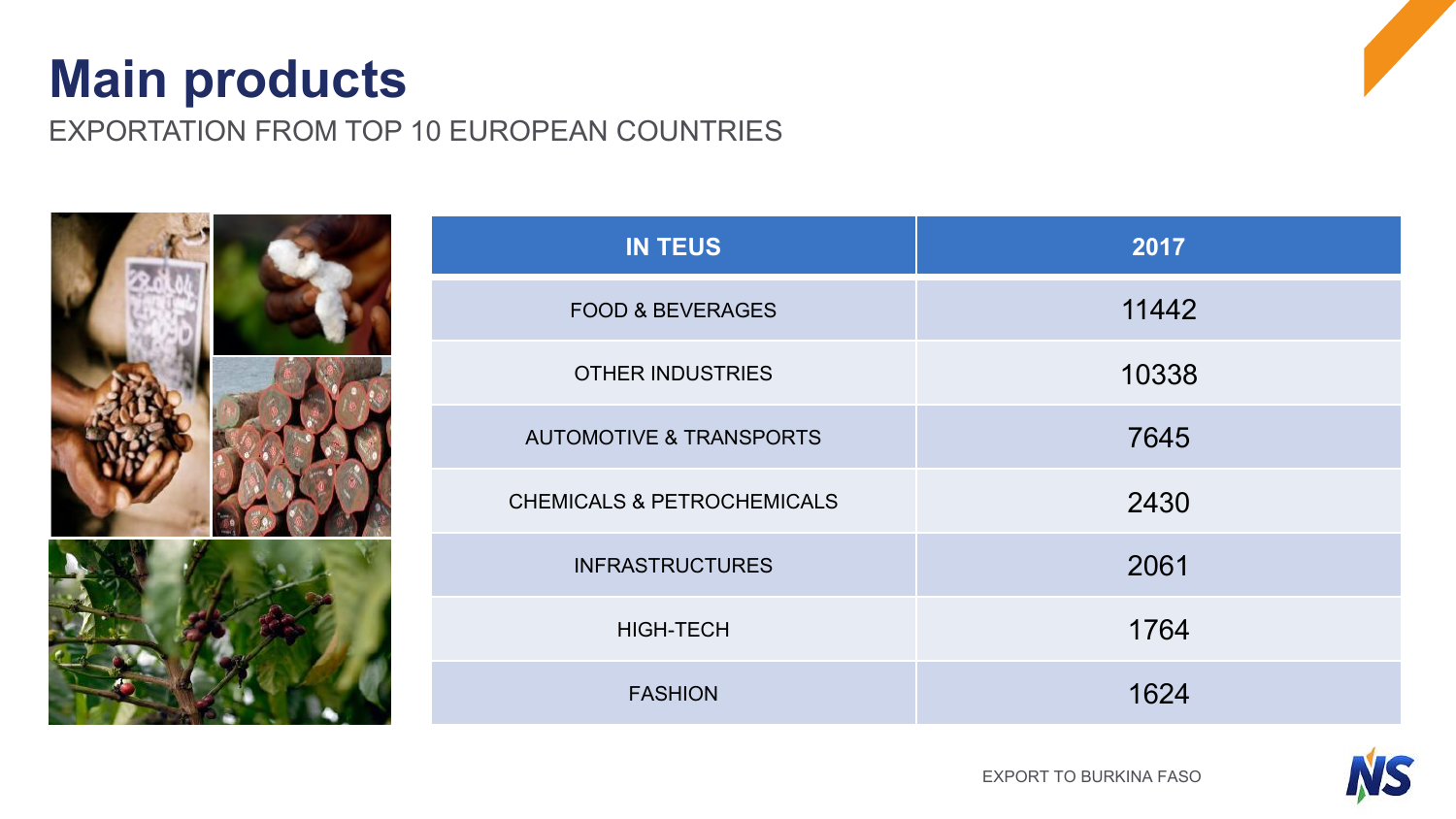# **Customs Process BURKINA FASO**

DOCUMENTS REQUIRED

#### **A/ FOR IMPORTS:**

- 
- 
- 
- 
- Commercial Invoice<br>• Packing list<br>• Invoice freight<br>• Local Insurance<br>• Certificate COTECNA is cancelled in Burkina since 2018/09/11.<br>• Bill of lading(B/L)-1 original<br>• BESC (Electronic Monitoring Cargo)<br>• Import certifi
- 
- 
- 
- 
- 
- 

**Temporary Admission:**

**All documents specified above +** 

**decision of the certificate import and certificate information.**

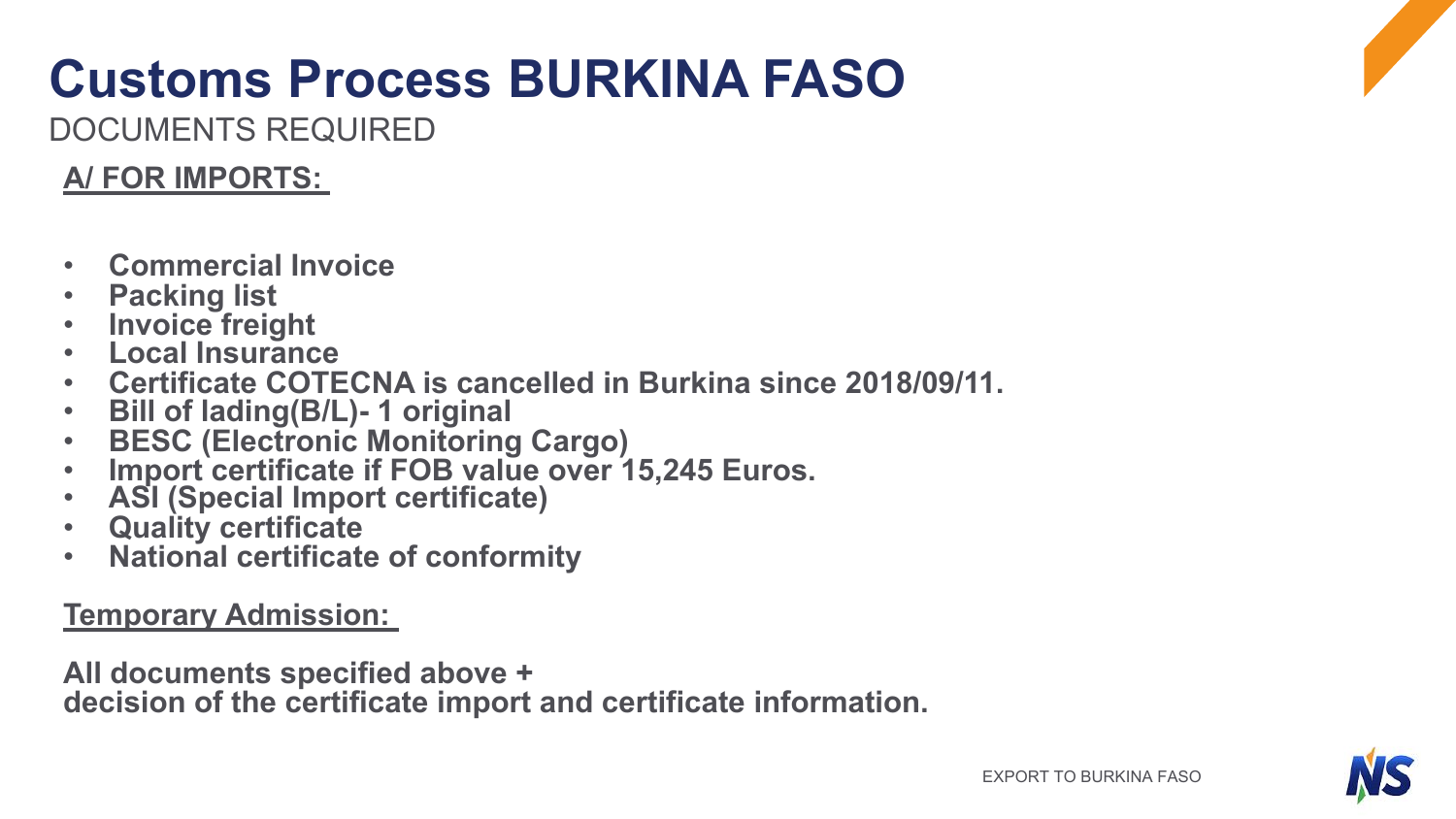#### **B/ FOR EXPORTS**

- **Commercial Invoice**
- **Packing list**
- **Origin certificate**
- **Insurance certificate**
- **Authorization to export**
- **Engagement de change**

#### **Temporary Admission:**

- **Original declaration of Temporary Admission**
- **Original decision of Temporary Admission**
- **Extension decisions**
- **Bank guarantee**
- **Clearance certificate**
- **Packing list**
- **Insurance certificate (optional)**

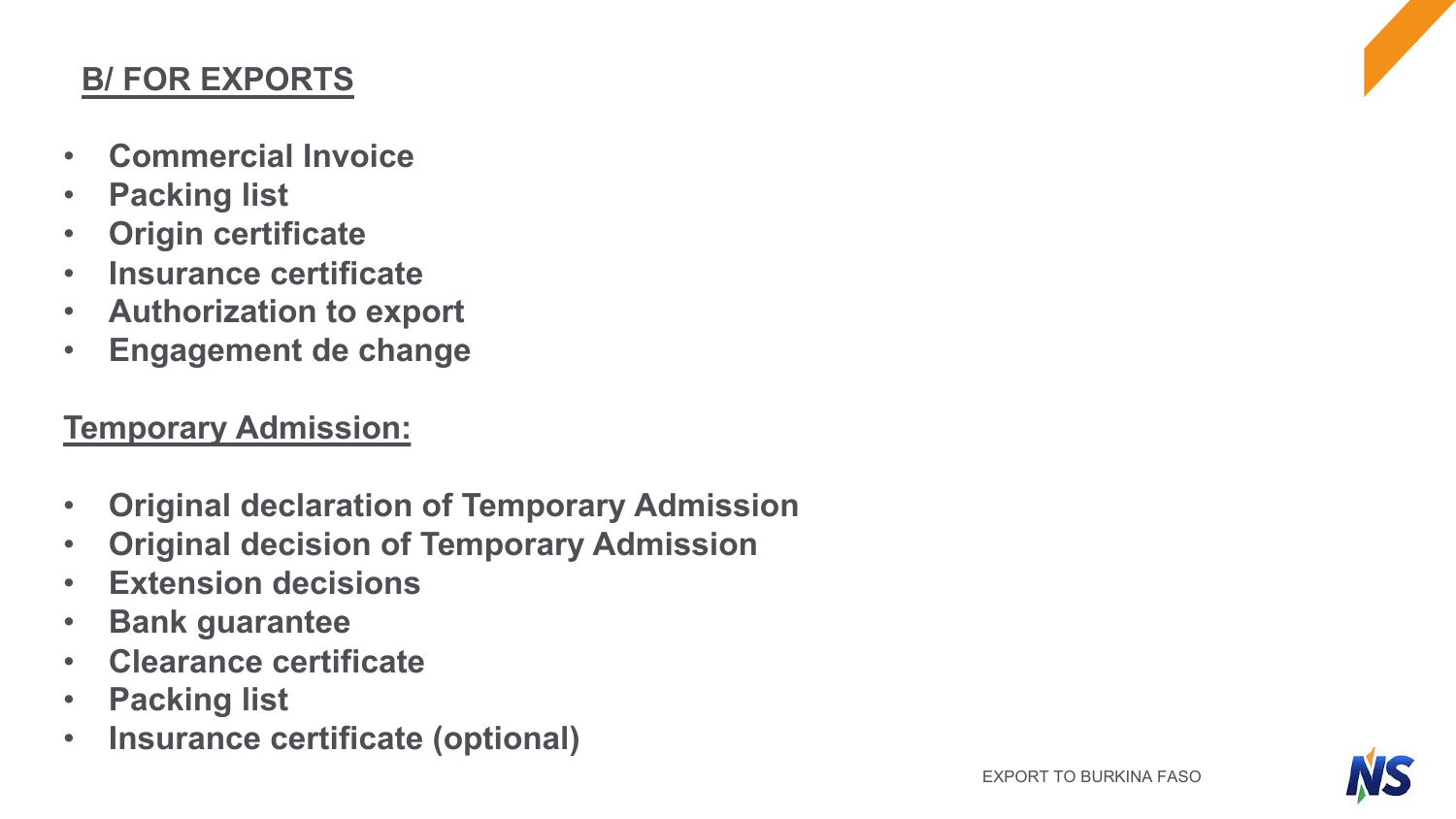# **Customs Clearance procedure**

A/ IMPORT CUSTOMS PROCEDURES:

- **Receive containers in Ouagadougou or Bobo terminal**
- **Establishment of charge situation**
- **Obtain number giving by Customs**
- **Prepare and fill the customs declaration**
- **Obtain BAE**
- **Delivery Transport**

### **Temporary Admission:**

**In addition to procedures specified above:** 

- **Prepare of Temporary Admission**
- **Insurance of bank guarantee by the importer**
- **Introduction of the request to the General Customs Direction**
- **Obtaining Temporary Admission Decision**
- **Prepare and fill the customs declaration**
- Obtain BAE customs **but all the second to but a second to but all the second to burkina faso**

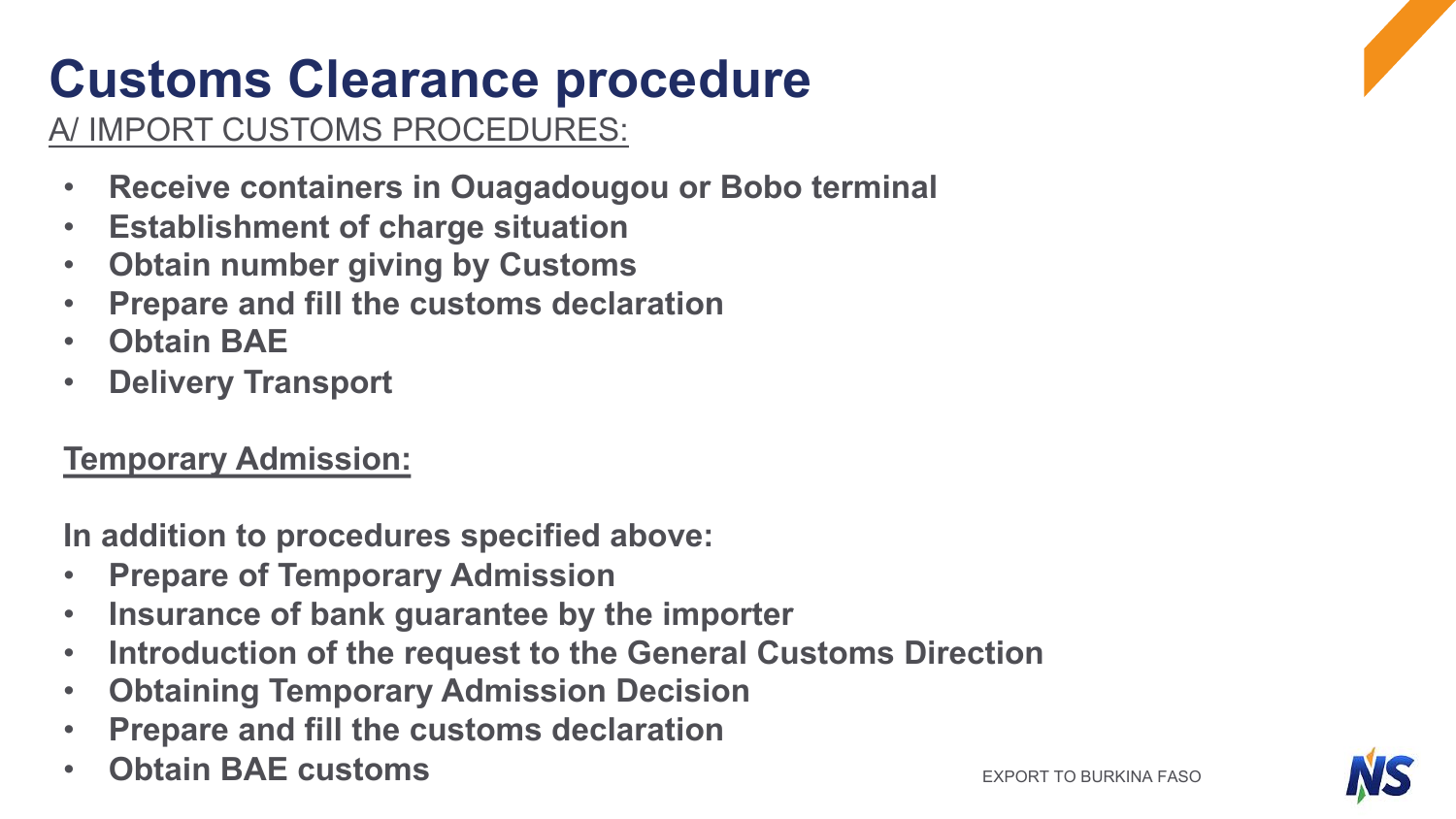#### **B/ EXPORT CUSTOMS PROCEDURES:**

- **Customs declaration is made within 72 hours (working days)**
- **Order of transit: copy of the documentation and instructions allowing preparation of the export operation.**
- **Conduct customs package or container**
- **Preparing and filing the customs export declaration**
- **Procedures in order to obtain BAE**
- **Booking: A booking request must be realized with an airline company**
- **Delivery transport**

#### **Temporary Admission:**

- **Declaration of re-exportation**
- **Conduct customs of goods**
- **Export declaration**
- **Dispose of document for re-exportation**
- **Clearance certificat**
- **Visa de la mainlevée**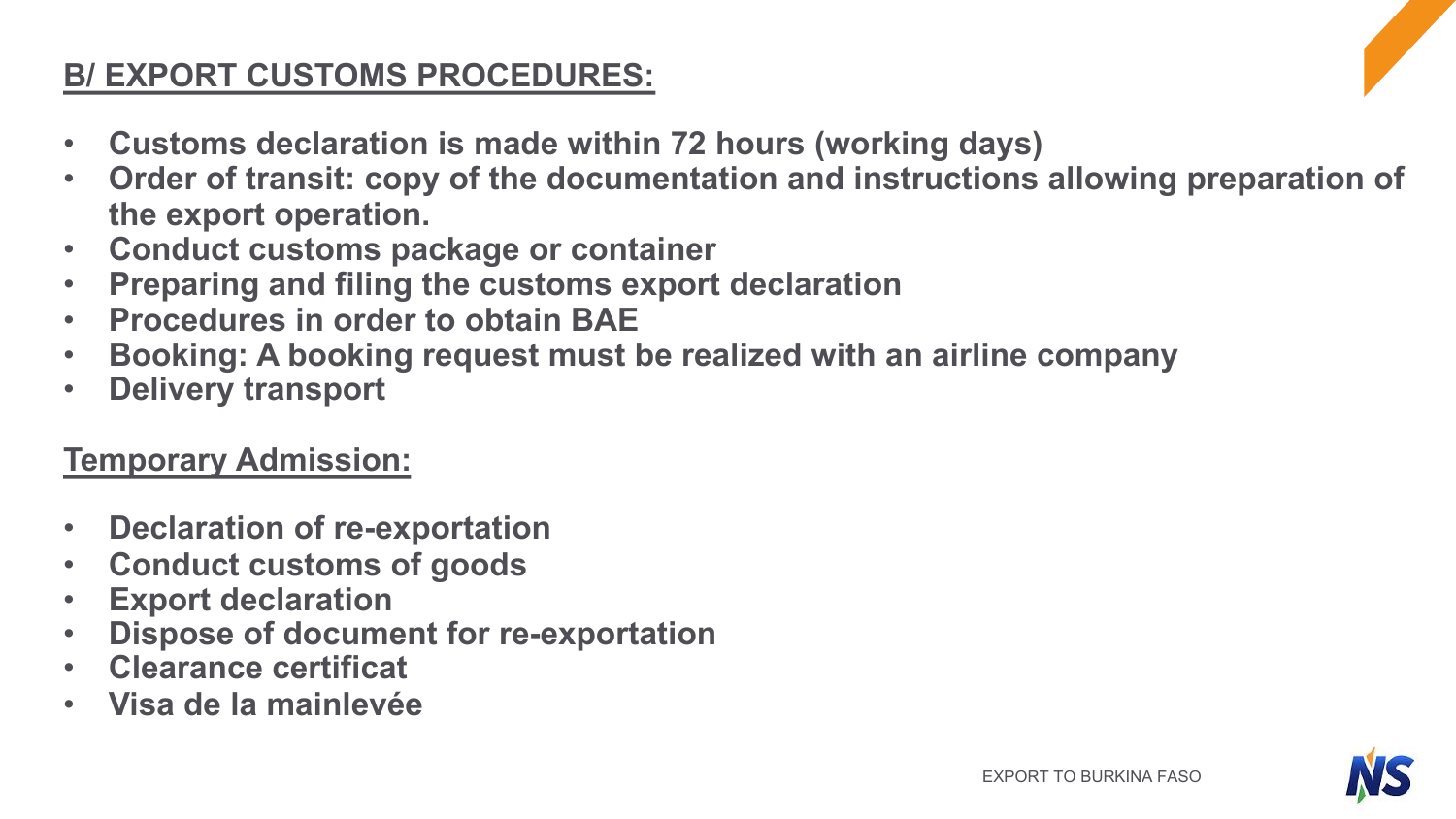## **COMMERCIAL INVOICE**

- **Established, at the very least, in triplicate.**
- **Redacted in English.**

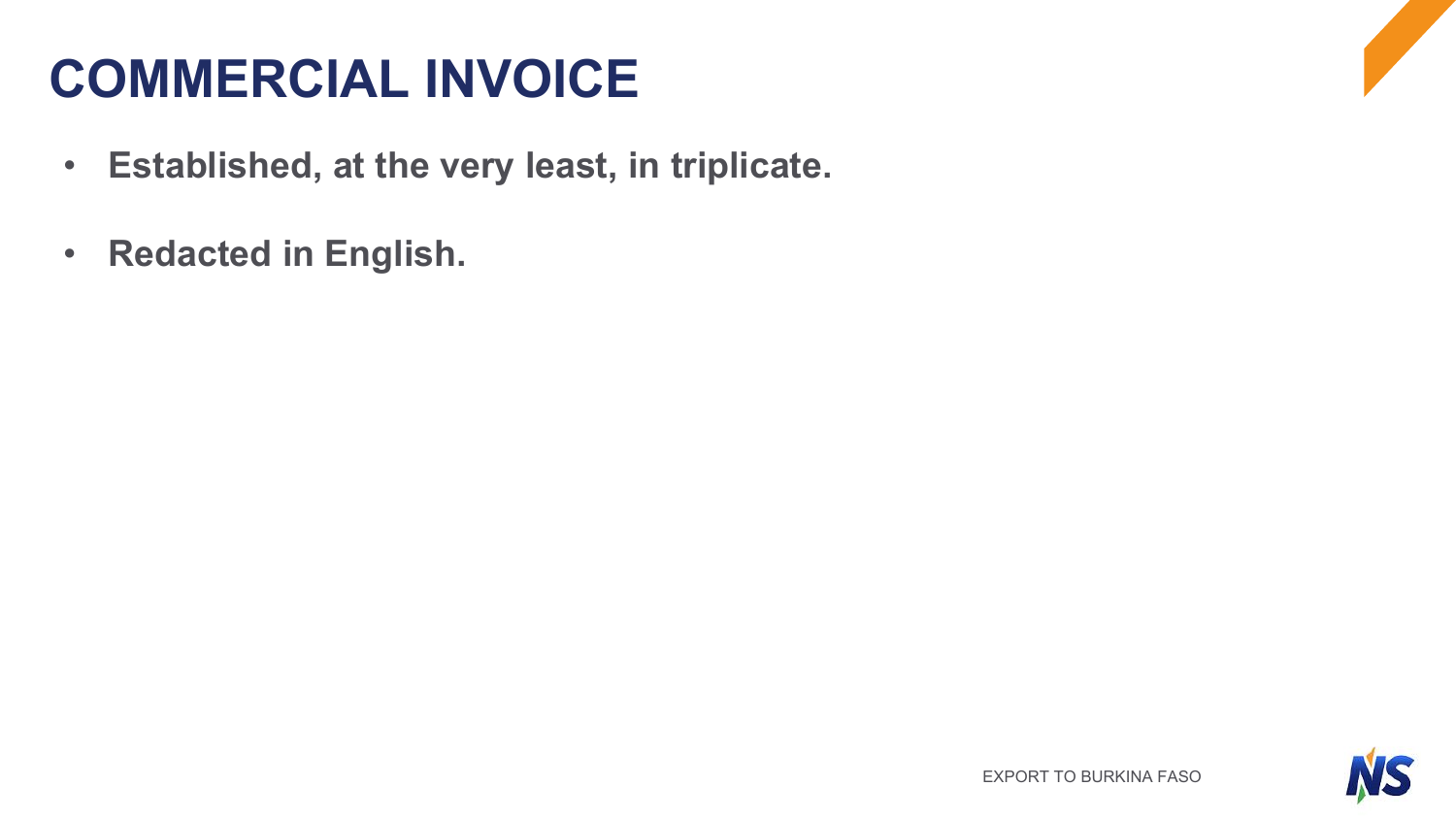

**Although Burkina Faso does not yet have a preferential customs regime for products originating in the EU, customs services may require a document EUR. 1 when importing these products and, in particular, ' when they are incorporated In the manufacture of a local product and re-exported to the EU '.**

**Consignments, less than EUR 6 000 or made by an authorised exporter, may give rise to a declaration in particular, as in EUR. 1, ' when they are incorporated into the manufacture of a local product and re-exported to the EU '. It must be drawn up on an invoice, a delivery note or any other commercial document describing the products concerned in a sufficiently detailed manner to be able to identify them.**

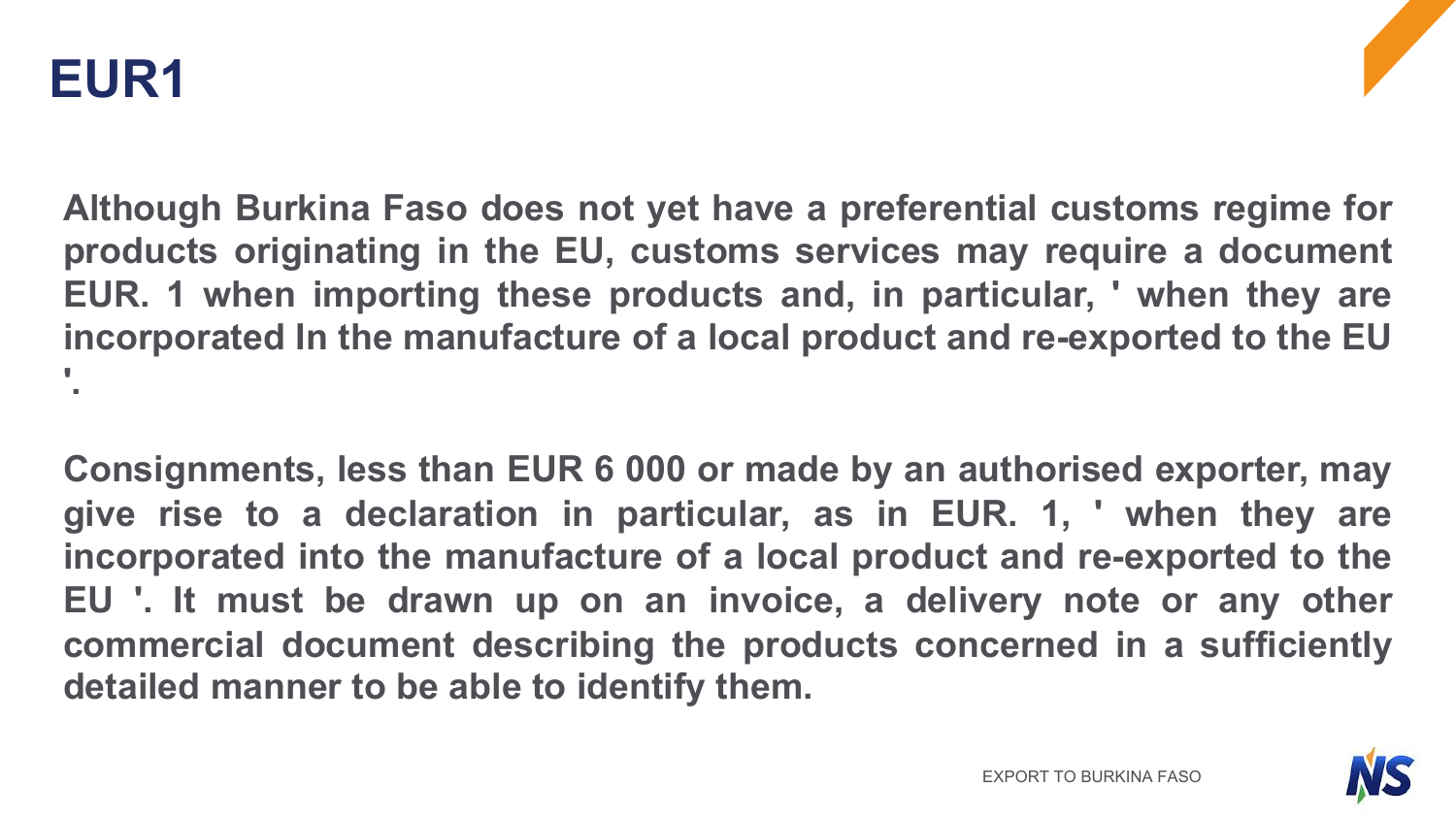## **Certificate of origin**

**At the request of the importer, it must be drawn up on the community form.** 

**The certificate of Origin forms are circulated by the specialized printing companies as well as by the chambers of Commerce and industry. The CCI Paris Ile-de-France and many French KICs propose dematerialised certificates: https://www.formalites-export.com**

**The rules on the issuance and use of certificates of origin are specified in the Certificate of Community Origin document.**

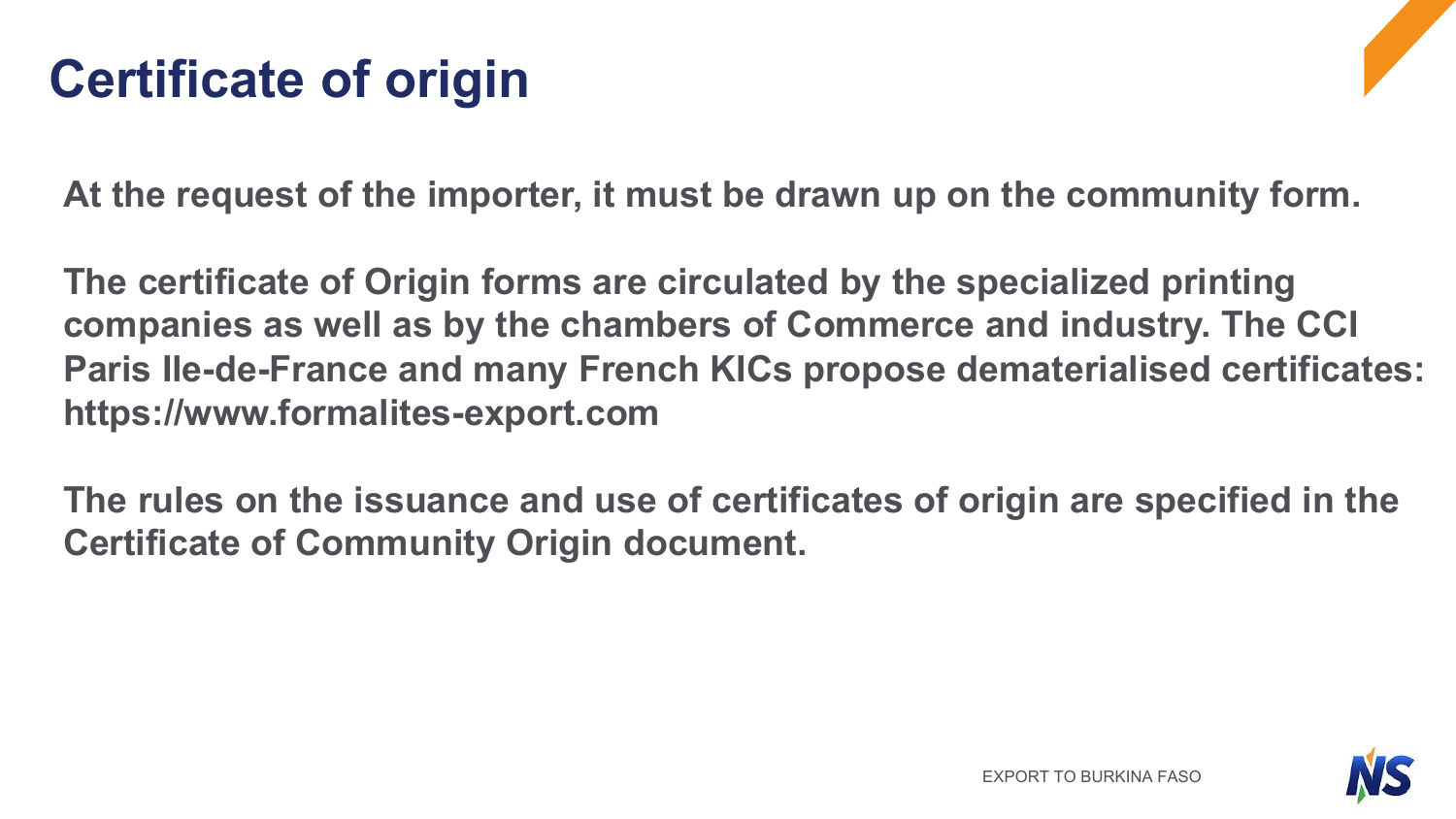## **Required certificates**

DEPENDING ON THE KIND OF COMMODITY

- **For meat and by-products of animal origin (milk, eggs, meat preparation, etc.) : sanitary certificate**
- **For fruits, vegetables, seeds and other plants : phytosanitary certificate**
- **For pharmaceutical products : certificate of free sale**
- **For cosmetics : certificate of free sale**









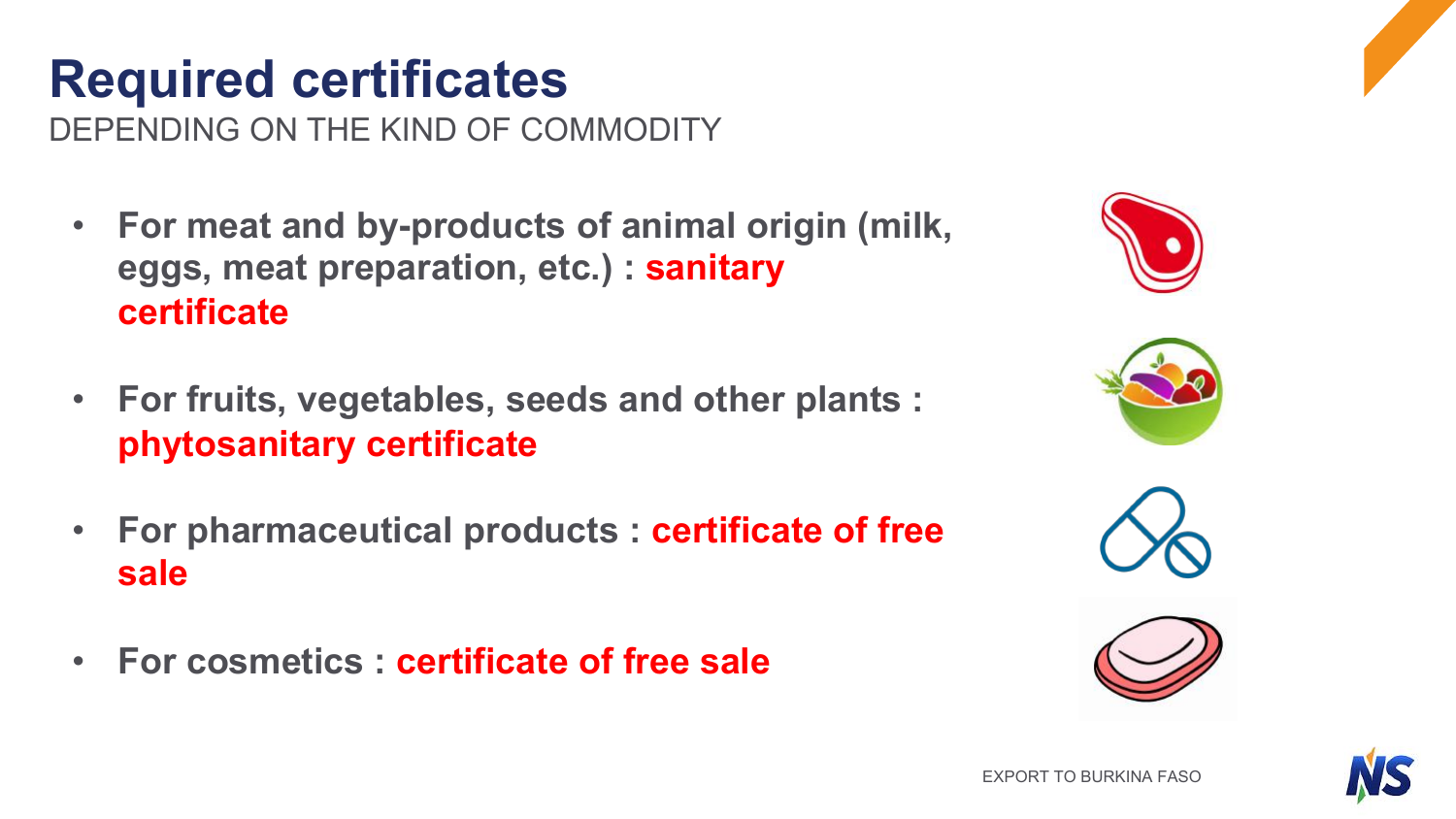## **Transport and packaging**

#### **Transportation documents :**

**The main transport documents are the bill of lading, the LTA or AWB air waybill, the international CMR consignment note and the international CIM consignment note.**

#### **Packing list :**

**This list summarizes all the exported goods and specifies the volumes, the number of packages, crates, containers as well as the exact quantity of the goods.**

**Transport insurance : There is a local insurance obligation, that is to say, the obligation to ensure the international transport of goods in Burkina Faso.**

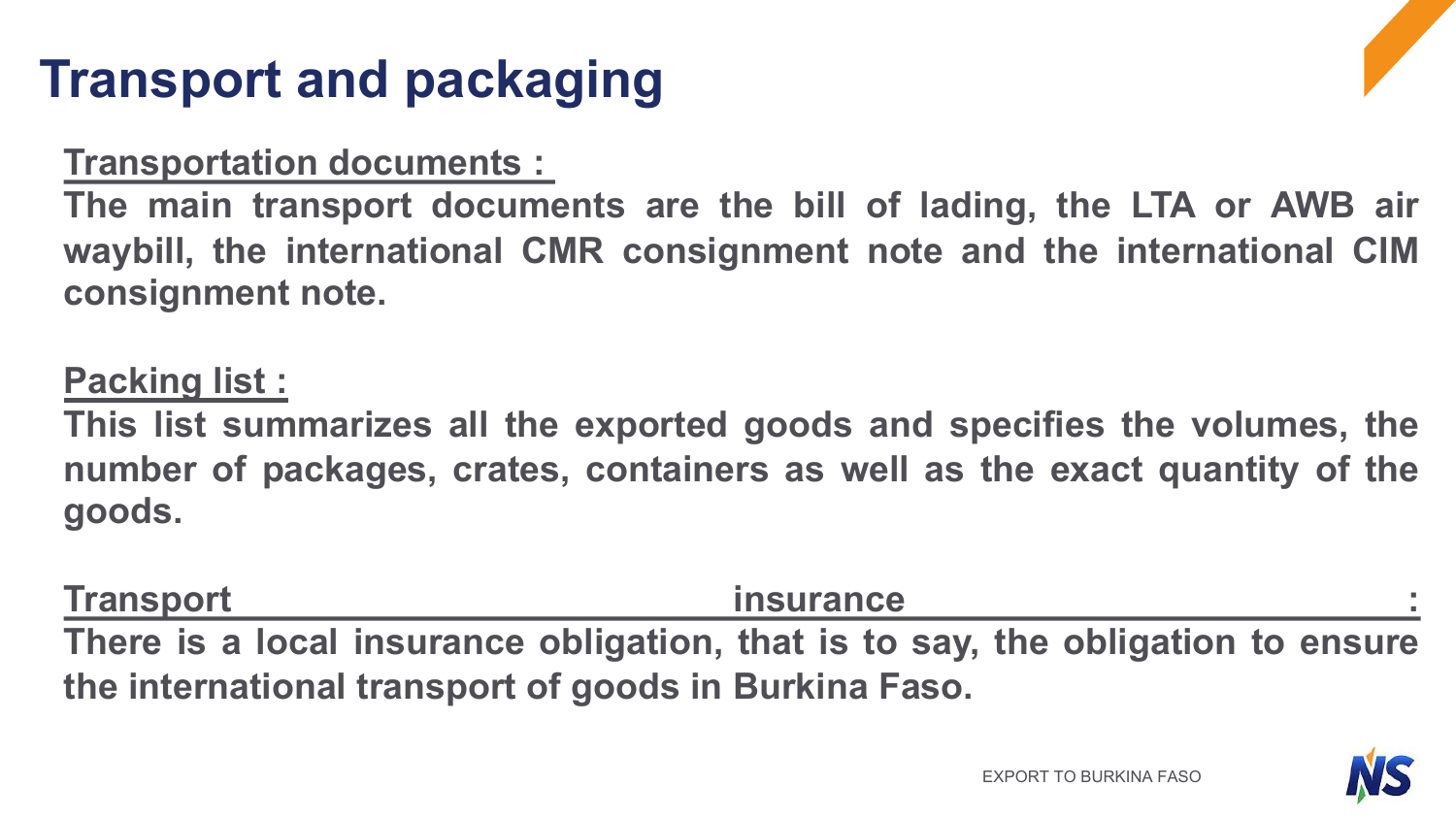### **Commodities Control :**



**Cotecna control is cancelled since 2018/09/7**

#### **Passport Business Visa:**

**The cost is 70 euros for a single entry (90 Euros for multiple entries) for a period between 1 and 90 days. It is payable in cash or by money order for mailings. The visa can be obtained four days after the deposit.**

#### **Electronic Cargo Tracking Note**

**This document is mandatory for shipping. In the event of an absence, exporters will be required to impose large fines.**